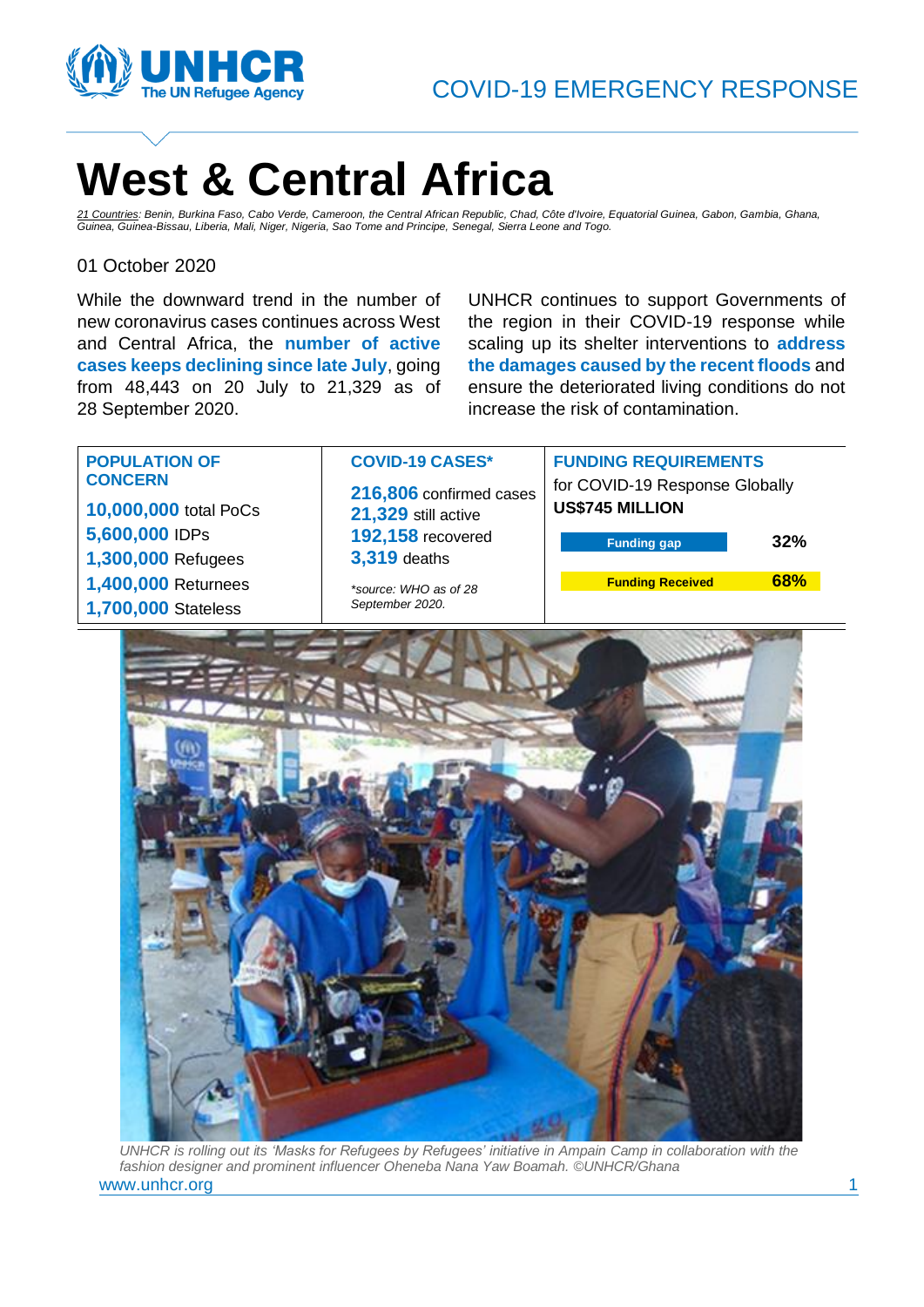

# Operational Context

■ **Downward trend in number of new cases and decrease in active cases in West and Central Africa.** The number confirmed COVID-19 cases in West and Central Africa (WCAR) is at 216,806 as of 28 September 2020 which confirms the downward trend in the number of new cases in the region. The number of active cases in the region continues its steady decline which started at the end of July, going from 48,443 on 20 July 2020 to 21,329 as of 28 September 2020. As of 28 September 2020, **Nigeria** (58,324) remains with the highest number of confirmed cases, followed by **Ghana** (46,387), **Cameroon** (20,735), **Cote d'Ivoire** (19,629) and **Senegal** (14,909). In terms of active cases, **Nigeria** (7,422) has the highest number, followed by **CAR** (2,904), **Senegal** (2,488), **Gambia** (1,297) and **Cameroon** (877). (N.B. The exact number of COVID-19 cases in the region remains uncertain, considering the comparatively low testing in the region. Death tolls may exclude people who did not die in hospital, or before they could be tested).

| Countries                | <b>Confirmed</b> | <b>Deaths</b> | <b>Recovered</b> | <b>Active</b>  |
|--------------------------|------------------|---------------|------------------|----------------|
| Benin                    | 2,267            | 40            | 1,942            | 285            |
| <b>Burkina Faso</b>      | 1,707            | 56            | 1,135            | 516            |
| Cape Verde               | 4,813            | 44            | 4,119            | 650            |
| Cameroon                 | 20,167           | 415           | 18,837           | 915            |
| CAR                      | 4,749            | 62            | 1,825            | 2,862          |
| $\overline{\text{Chad}}$ | 1,084            | 80            | 938              | 66             |
| Cote d'Ivoire            | 19,013           | 120           | 18,112           | 781            |
| Equatoral Guinea         | 4,996            | 83            | 4,490            | 423            |
| Gabon                    | 8,643            | 53            | 7,706            | 884            |
| Gambia                   | 3,405            | 103           | 1,723            | 1,579          |
| Ghana                    | 45,434           | 286           | 44,342           | 806            |
| Guinea                   | 10,045           | 63            | 9,292            | 690            |
| Guinea Bissau            | 2,275            | 39            | 1,327            | 909            |
| Liberia                  | 1,319            | 82            | 1,210            | 27             |
| Mali                     | 2,924            | 128           | 2,285            | 511            |
| Niger                    | 1,180            | 69            | 1,104            | $\overline{7}$ |
| Nigeria                  | 56,256           | 1,082         | 44,152           | 11,022         |
| Sao Tome                 | 906              | 15            | 870              | 21             |
| Senegal                  | 14,280           | 297           | 10,520           | 3,463          |
| Sierra Leone             | 2,109            | 72            | 1,636            | 405            |
| Togo                     | 1,572            | 37            | 1,190            | 345            |
| <b>Total (WCA)</b>       | 216,806          | 3,319         | 192,158          | 21,329         |

### ■ **COVID-19 Cases in West and Central Africa by Country:**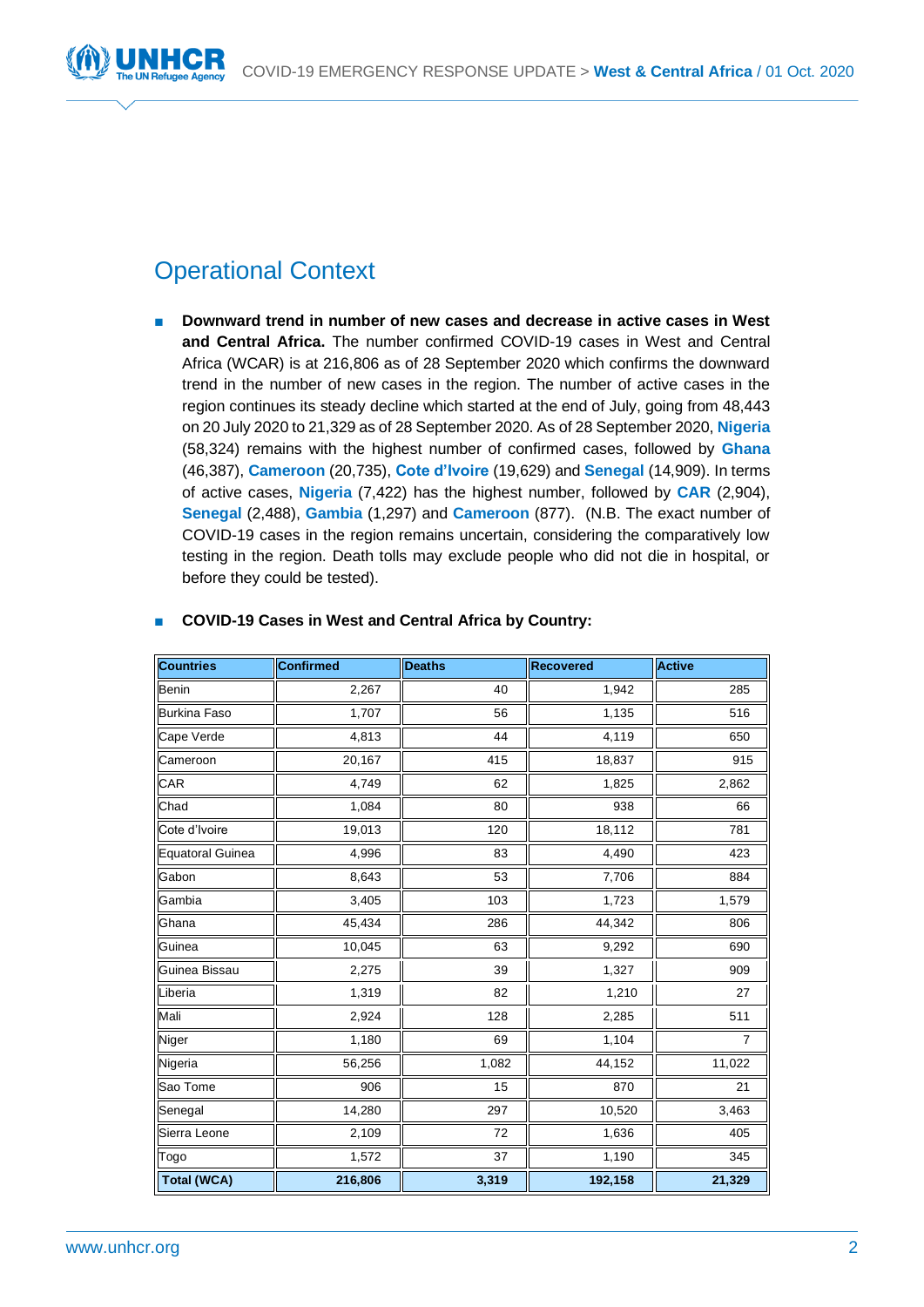

- **Heavy rains and floods in West and Central Africa. UNHCR Operations are facing** various operational challenges including, among others the heavy rains that have caused severe floods in several parts of West and Central Africa in the past few weeks. The pre-existing shelter needs in the region have been compounded by the effects of these extreme natural events, particularly in the Sahel where over 700,000 people have been affected by the recent floods. Across the region, infrastructure including medical facilities have been badly damaged, impacting national responses to COVID-19 and other illnesses such as malaria and measles. With water sources contaminated and latrines flooded, fears are rising that cholera could spread. Crops have been destroyed in the floods, increasing food shortages and the vulnerabilities of farmers and their families whose livelihoods depend on harvests. UNHCR is scaling up its shelter interventions to reinforce existing settlements, build new ones in safer areas, and to relocate affected displaced families.
- Specific protection risks and challenges for forcibly displaced populations. Refugees and IDPs are often residing in overcrowded and precarious conditions rendering impossible social distancing or basic preventive measures such as hand washing which exposes them to heightened risks of contamination as COVID-19 cases. Forcibly displaced populations are also at heightened risk of stigmatization in situations of pandemic. In addition to these specific challenges, forcible displaced populations are also facing the risk of food insecurity in the region, particularly in the Sahel. There are also great concerns regarding gender-based violence which is on the rise since the beginning of the COVID crisis as a direct result of the preventive measures enforced and the economic strain these restrictions have put on many households. The significant disruption in the livelihoods of many forcibly displaced population is also increasing the risk of resorting to negative coping mechanisms, including child labour which UNHCR is monitoring closely. The congestion in camps and reception centres remains a matter of high concern in the context of the COVID-19 outbreak.
- **Statelessness and COVID-19 in West and Central Africa.** The suspension of birth registration in some countries has raised the risk of statelessness for newborns there, particularly those of minority groups. In West and Central Africa, the trend is somewhat positive in terms of the number of countries that have declared civil registration services essential and moved towards innovative ways to ensure birth registration can continue and the validity of nationality documentation can be renewed or the timeline for renewal extended. Burkina Faso and Côte d'Ivoire, for example, have resumed issuance of civil documentation.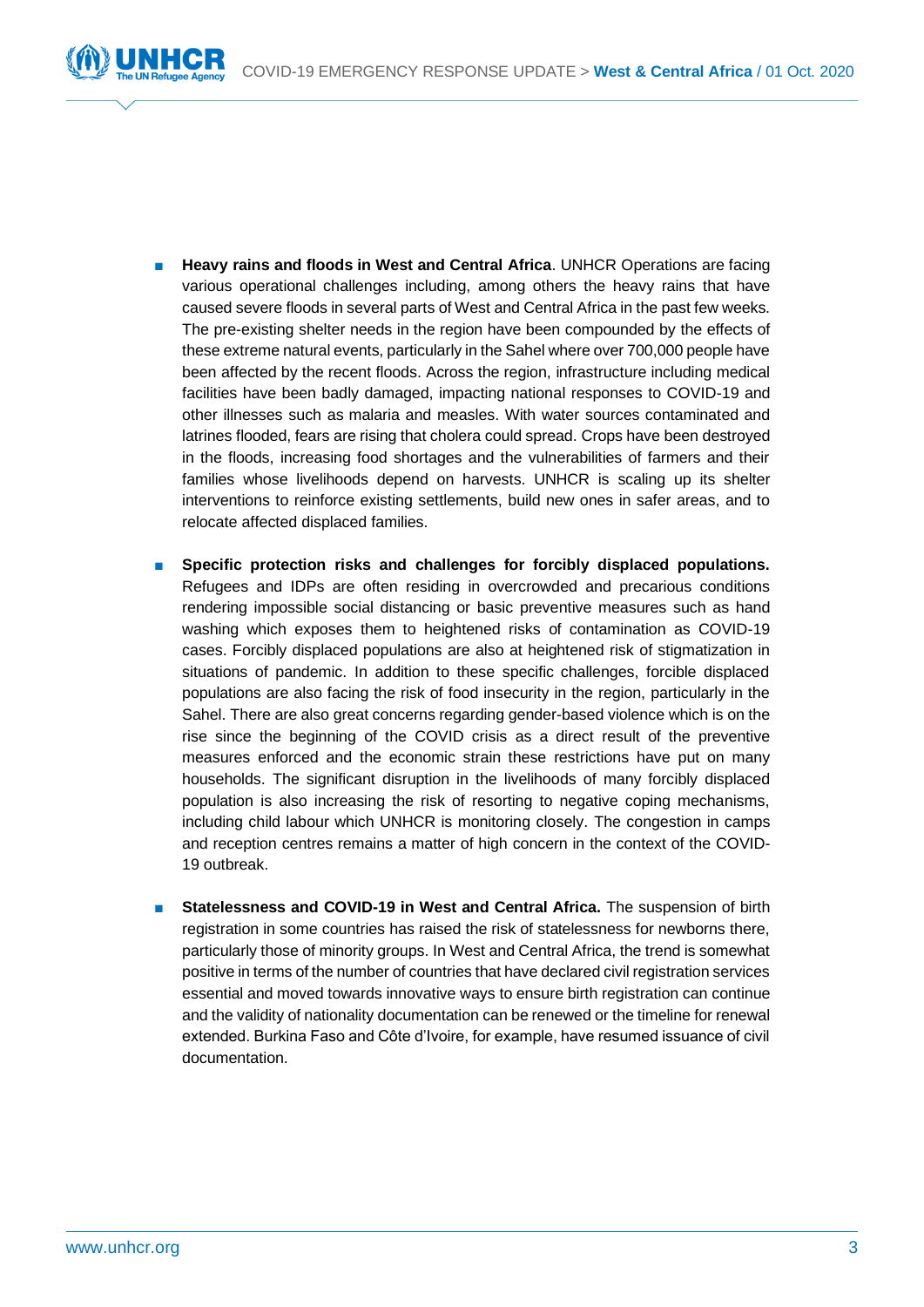

## UNHCR Response

■ UNHCR operations across West and Central Africa continue to implement different modalities to ensure the continuity of critical activities and deliverance of basic assistance, in line with the "stay and deliver" principle. UNHCR continues to support governments in the development, fine tuning and implementation of their COVID-19 response plans while directly implementing activities to support forcibly displaced populations. These include support to core protection activities and risk communication with communities, provision of critical health and WASH assistance, targeted shelter, NFI and cash interventions and support to education systems which continue to be heavily impacted by the pandemic.

# Operational Highlights

Strengthen risk communication and community engagement, and critical protection case management, including protection monitoring and registration

**Key achievement in response to the COVID-19 pandemic:** 

- ✓ **3,5 million** displaced persons who had access to protection services
- ✓ **65%** of targeted areas where GBV services are maintained or expanded in response to COVID-19
- UNHCR Operations continue to work to mitigate the impact of COVID-19 on persons of concern by increasing communication with communities and introducing innovative approaches to address access limitations including social distancing in protection activities and remote case management.
- In Ghana, UNHCR has organized trainings for border officials in the Western and Bono Regions to strengthen their knowledge on international, regional and national legal instruments for the protection of refugees and asylum seekers and how to apply this normative framework in the context of COVID-19 restrictions. The aim of these trainings is to ensure that access to asylum and the principle of non-refoulement continue to be upheld despite the pandemic.
- In **Guinea**, UNHCR and its partners are continuing to carry out several awarenessraising activities on the modes of transmission and preventive measures related to COVID-19. In September, educational talks took place in Kouankan and Macenta for a total of 27 people including 6 women. A door-to-door awareness session in Kouankan village was carried out for 38 participants, including 8 wome. In addition, 57 people ncluding 33 women from the ex-Kouankan 1 camp from zone 5 and 7, as well as 40 people including 32 women in the Kouankan 2 camp were also sensitised.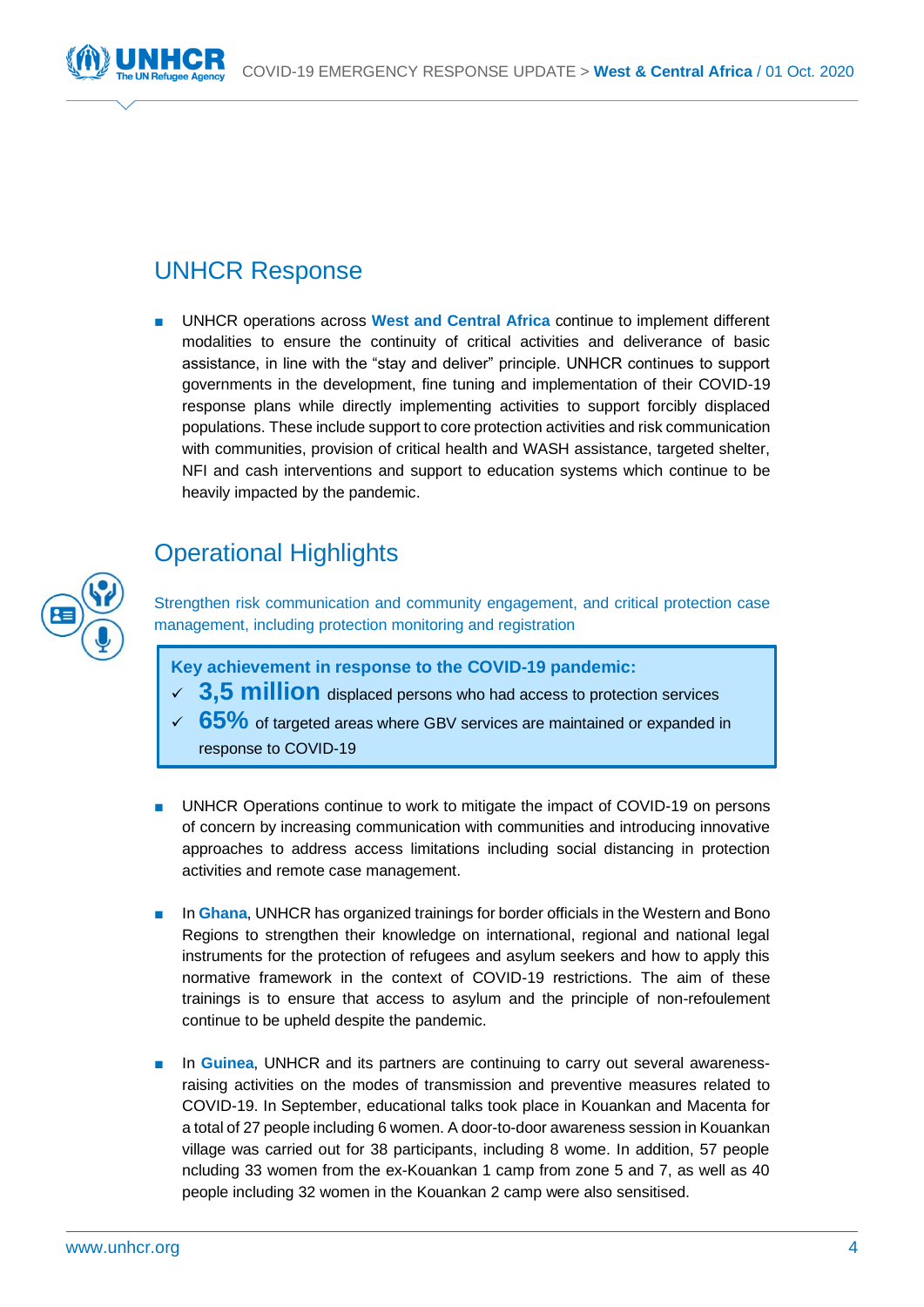



Strengthen and support primary and secondary health care and selected WASH services

**Key achievement in response to the COVID-19 pandemic:**  ✓ **445,233** persons received essential healthcare services **3 million** medical masks ordered

- UNHCR Operations are increasing their direct support to national health systems to strengthen their infection prevention and healthcare responses, including through the provision of medical equipment and supplies and training of health personnel. Operations are also reinforcing the WASH systems and services in the main refugee and IDP hosting areas, including by distributing soap and increasing access to water to allow for the implementation of basic preventive hygiene measures such as frequent handwashing.
- In **Burkina Faso**, UNHCR continues to support the Government in its prevention efforts through the distribution of protective and hygiene equipments. A donation of additional equipment, including 240 plastic bins, 1,008 masks, and 3,500 gloves, was made to the Hauts-Bassins' Regional Health Directorate on 24 September. In the North, UNHCR's partner Plan International distributed 73 hand washing devices were distributed, while INTERSOS carried out eight awareness-raising sessions on COVID-19 for IDPs and host populations.
- In **Liberia**, UNHCR donated medical supplies/medicines to the Maryland County Health Team as part of its regular support to the health facilities situated in counties with high refugee populations such as Nimba, Grand Gedeh and Maryland where refugees are accessing those clinics for medical care.
- In **Northeast Nigeria**, the absence of a dedicated isolation centre for new arrivals represents a significant risk of contamination in an area where people arrive daily despite the fact that borders with Cameroon, Niger and Chad are officially closed. Over 40 percent of camps are congested in the region and the poor living and hygiene conditions are exacerbated by the heavy rains and flood of the recent weeks. To address the situation, UNHCR/GISCOR border monitoring team are operating in the Damasak, Banki, Ngala and Pulka entry points to raise awareness, undertake temperature screening, collect health related data and refer suspected cases to the existing health facilities. In the past two weeks, total of 24 border monitoring visits, 90 monitoring missions, 11 visits to detention centers in 13 locations for protection, human rights and detention monitoring activities were conducted. In addition, 37 COVID-19 protection sensitization and awareness-raising sessions in camps and local communities across operational locations. UNHCR also distributed 1,000 NFI kits to new arrivals and has constructed 250 emergency shelters at the Damasak Government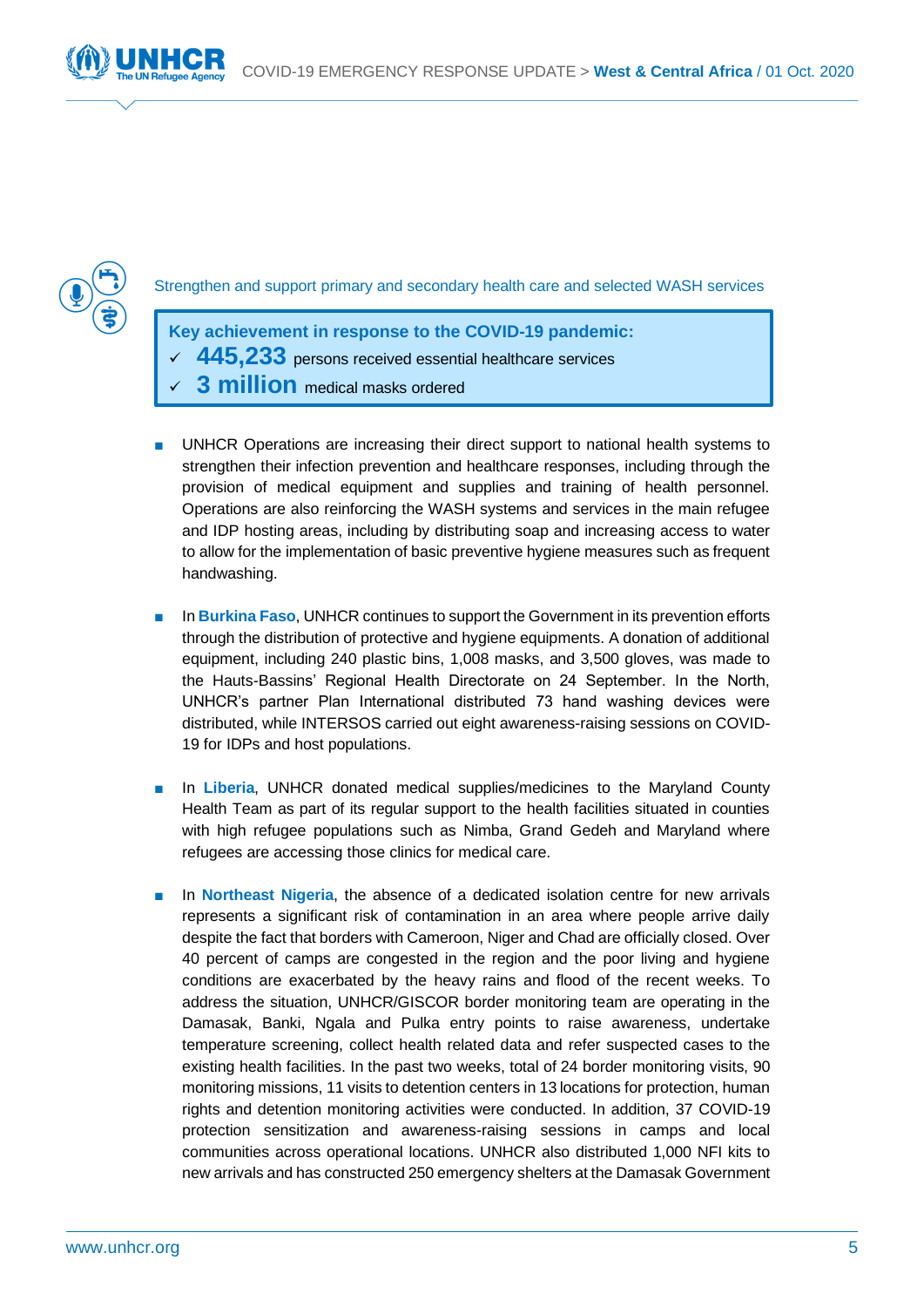

Secondary School and distributed distributed 2,000 dignity kits to SGBV survivors In Monguno. In **Southeast Nigeria**, UNHCR continues to raise awareness on COVID-19 while improving access to WASH services for refugees and host communities. As of end of September 2020, UNHCR constructed five solar boreholes and 15 twocompartment pour flush latrines in schools and host communities in Ogoja and Ikyogen. The construction/rehabilitation/upgrade of boreholes, hand pumps and pour flush latrines in schools and primary health centres in Obanlikwu, Boki, Ikom, Etung, Ogoja, Akampka, Calabar LGAs in CRS and Kwande LGA in Benue is ongoing and further improve provide improved access to WASH facilities in refugee host communities.



Ramp up cash assistance, reinforce shelters, and provide core relief items in congested urban and camps settings

- **Key achievement in response to the COVID-19 pandemic:** 
	- ✓ **72,883** individuals in households most vulnerable to/affected by COVID-19 received livelihood support
- UNHCR is scaling up its shelter interventions to address the damages caused by the recent floods and ensure poor living conditions do not increase the risk of contamination to COVID-19.
- In Burkina Faso, in the past two weeks only, UNHCR started the relocation of IDPs families from flood-prone areas in the Sahel to the Dori Stadium. So far, UNHCR and its partners constructed 222 shelters and 70 relocated families received core relief items (CRIs) including mats, blankets, mosquito nets and kitchen sets. The WASH facilities are being improved, with latrines and the water distribution system under construction on the site. IDP households to occupy the site have been identified. In the Centre-North, 12 Refugee Housing Units (RHUs) were installed in the locality of Konkoundi to free up classrooms which have been occupied by IDPs and to allow the school to open next week. The construction of shelters in the region is on-going. In addition, 93 shelters were completed, 1,057 shelter kits and 767 trapaulins were distributed in different communes. UNHCR is conducting an assessment of the living conditions in IDPs sites in the regions of the Cascades and Hauts-Bassins to inform its interventions in these areas.
- In **Southeast Nigeria**, UNHCR continues to improve the living conditions in Ikyogen settlement in Benue through shelter intervention. In the past two weeks, 30 shelters were completed, four emergency shelters were repaired and an additional 121 shelters under construction.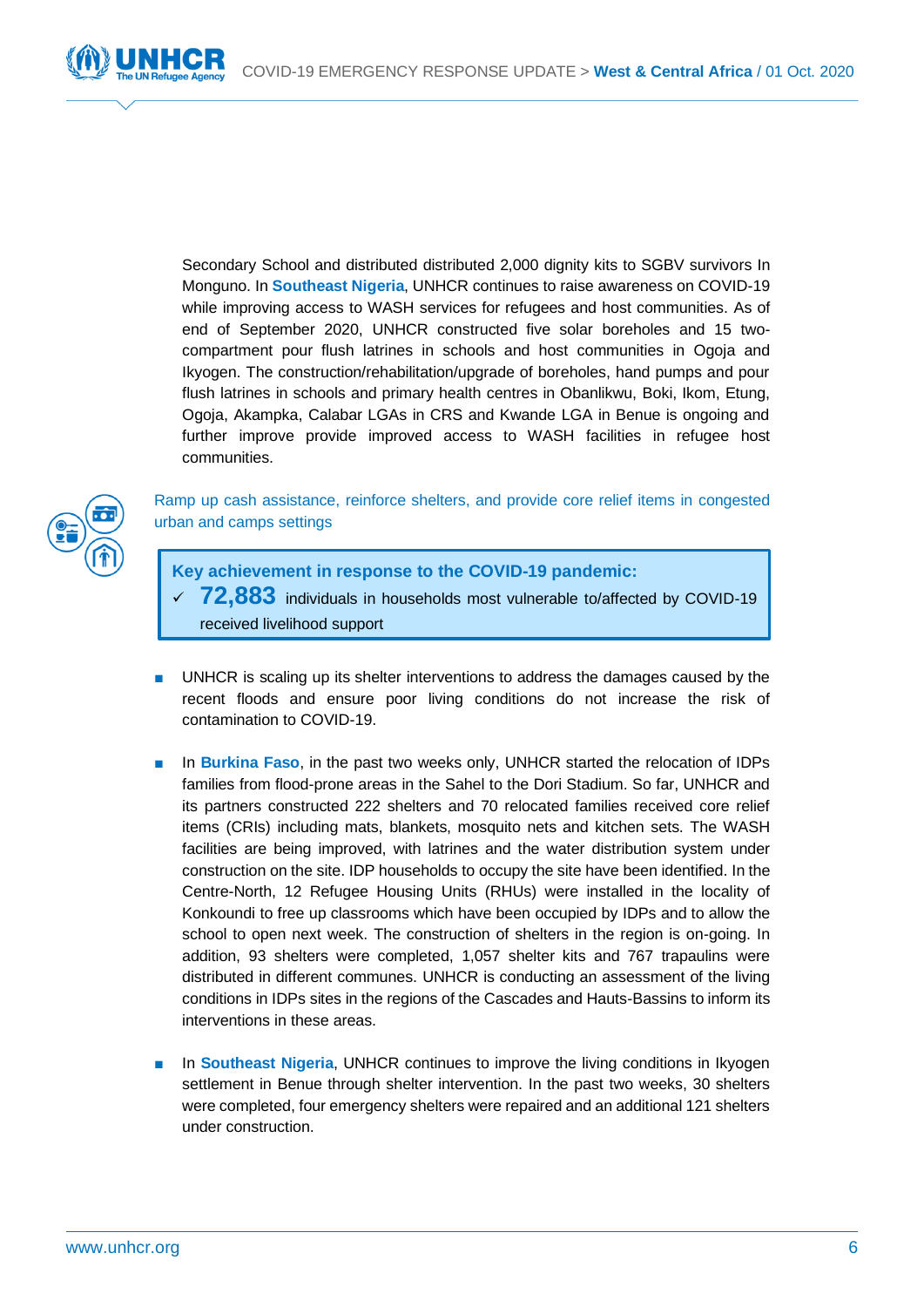



*Construction of 222 shelters at the municipal stadium in Djibo in the Sahel region. ©UNHCR/Burkina Faso*

- Throughout the region, UNHCR continues to support refugee families whose livelihoods were most impacted by the COVID-19 pandemic. In **Guinea**, UNHCR has initiated a cash distribution in urban and rural areas. So far 423 households received their allowances so far out of the 466 targeted in Conakry as well as 824 households out of the 958 targetted in the Nzérékoré area. In **Sierra Leone**, UNHCR's partner NaCSA provided income support cash grants to 62 households out of the 82 targeted. In **Liberia**, 123 refugee households benefited from cash grants in Maryland in September 2020 only.
- UNHCR is also working to mitigate the economic impact of COVID-19 on displaced populations through livelihoods activities and cash-based interventions. In **Ghana**, UNHCR collaborates with Oheneba Nana Yaw Boamah, a fashion designer and prominent influencer to promote the 'Masks for Refugees by Refugees' initiative. Focused on Ampain Camp, the project aims at training and supporting refugee tailors and seamstresses to produce a total of 35,000 masks to be distributed to the refugee population in Ghana and some members of the host communities. In addition to helping all refugees to have masks as a protective measure against covid-19, the initiative is also an income generating opportunity for the selected refugees and their families as UNHCR is supplying the needed materials and paying for every mask sewn.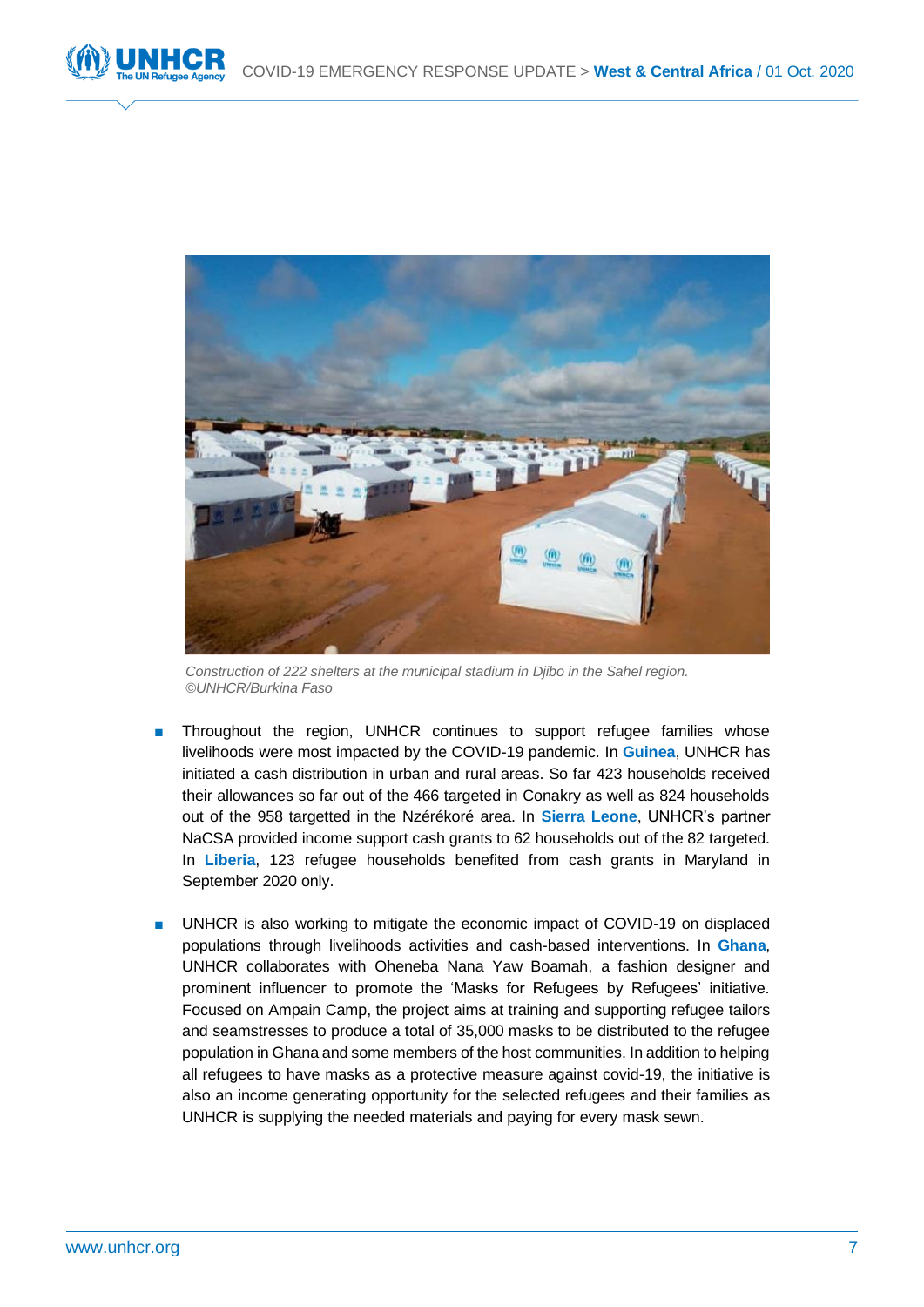



*Implementation of the UNHCR's 'Masks for Refugees by Refugees' initiative in Ampain Camp in collaboration with the fashion designer Oheneba Nana Yaw Boamah. ©UNHCR/Ghana*



### Support education systems

**Key achievement in response to the COVID-19 pandemic:**  34,868 children and youth supported with distance/home-based learning

- Supporting the progressive reopening of schools across West and Central **Africa.** Across the **West and Central Africa** region, UNHCR is supporting the authorities and other UN agencies, such as UNICEF, in their efforts to progressively reopen schools including through the provision of personal protective equipment and by supporting the rehabilitation and cleaning of school environment. Despite these efforts, many children have not been able to go back to school yet and in the countries where students have returned to class, the statistics are already showing the negative effects of COVID-19 on the schooling of refugee children.
- In **Gambia, UNHCR's local partner, GAFNA, is supporting six secondary schools** located in refugee hosting areas to prepare for their reopening which is scheduled for mid-October. The support consists in equipping them with hand washing buckets, fumigating classrooms and other school spaces, providing training to teachers on COVID-19 prevention and mitigation measures to reduce the risk of contamination in school.